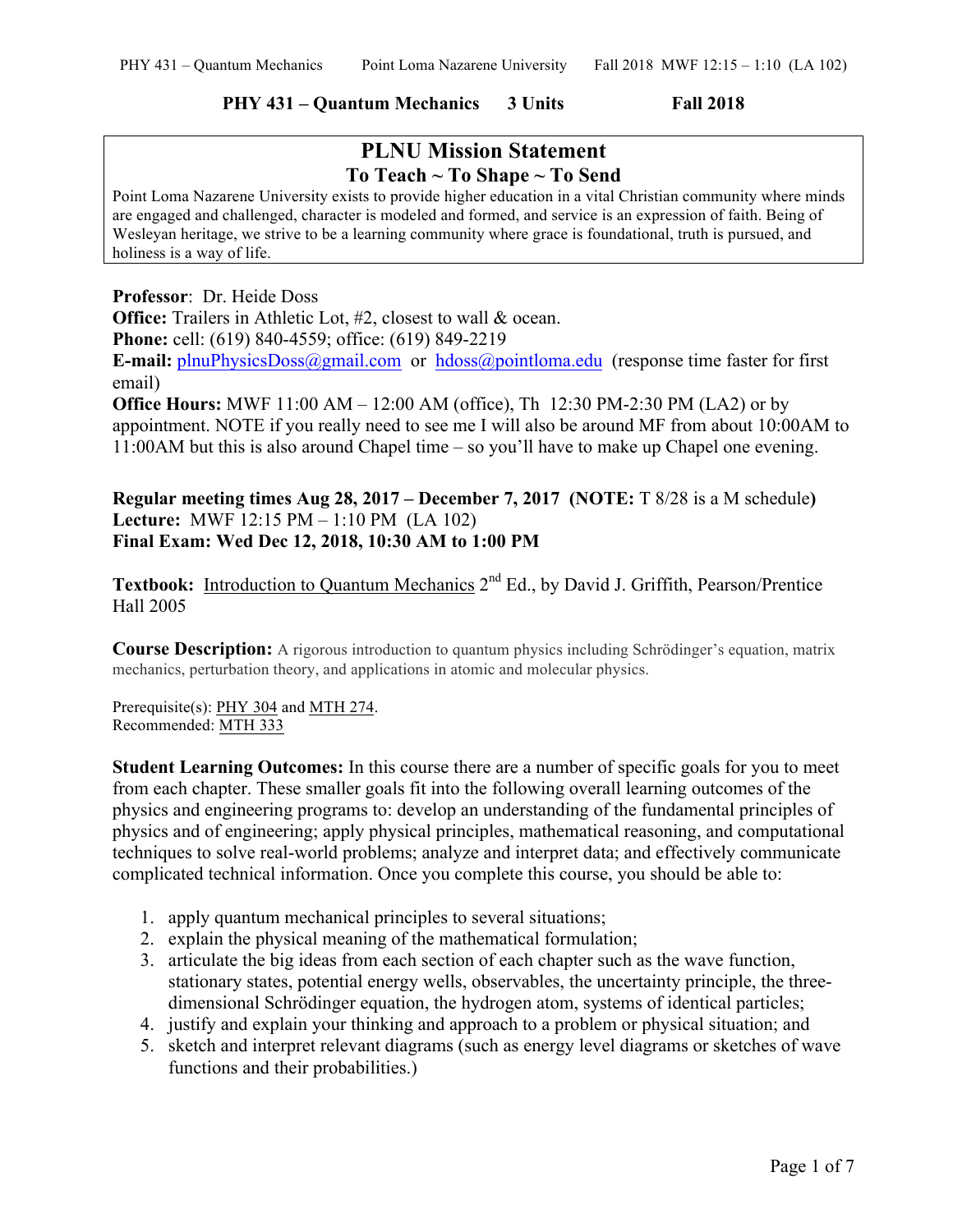**Pre-class Assignments:** Preclasses are assigned for each class day and are due before class (9:00 AM). Your responses to the pre-class questions are graded as follows:  $2 =$  demonstrates reading of material and thinking about material;  $1 =$  room for improvement;  $0 =$  unsatisfactory. Pre-class comprises 5% of your grade.

**Homework/Classwork:** Problems assigned throughout the course are essential to your learning the material. Problems in this course are largely analytic but may be complemented by computational methods. Problems should be worked neatly in clear logical steps. Solutions should be clear enough that one of your peers could easily follow what you did if they had not worked the problem before. Homework/Classwork comprises 20% of your grade. HW sets are due at the beginning of class and will not be accepted late. Classwork cannot be made up.

**Collaboration:** Scientists and engineers collaborate, and I expect and encourage you to collaborate with your peers while working on homework and labs, **however** your work should be your own. The guideline is that you should have no trouble explaining or repeating the work you turn in. No homework solutions should look identical.

Late Work: Late work will not be accepted unless there is a documented emergency. Assignments are due as noted on the syllabus, in class, and on Canvas. Incompletes are only assigned in extremely unusual circumstances.

# *You must take ALL the exams and the final in order to pass the class***.**

**Exams:** There will be five Exams during the semester, each worth 11% of your grade. Exams make a total of 55% of your grade. You must take all exams to pass the course.

**Final Exam: Wed Dec 12, 2018, 10:30 AM to 1:00 PM** The final exam date and time is set by the university at the beginning of the semester and may not be changed by the instructor. This schedule can be found on the university website and in the course calendar. No requests for early examinations will be approved. Only in the case that a student is required to take three exams during the same day of finals week, is an instructor authorized to consider changing the exam date and time for that particular student.

### **Final Exam: Wed Dec 12, 2018, 10:30 AM to 1:00 PM**

Successful completion of this class requires taking the final examination **on its scheduled day**. The final examination schedule is posted on the Class Schedules site. **No requests for early examinations or alternative days will be approved**. The final exam is worth 20% of your grade.

**Missed Exam Policy:** No make-up exams are allowed except for warranted circumstances. Arrangements must be made with me as soon as possible.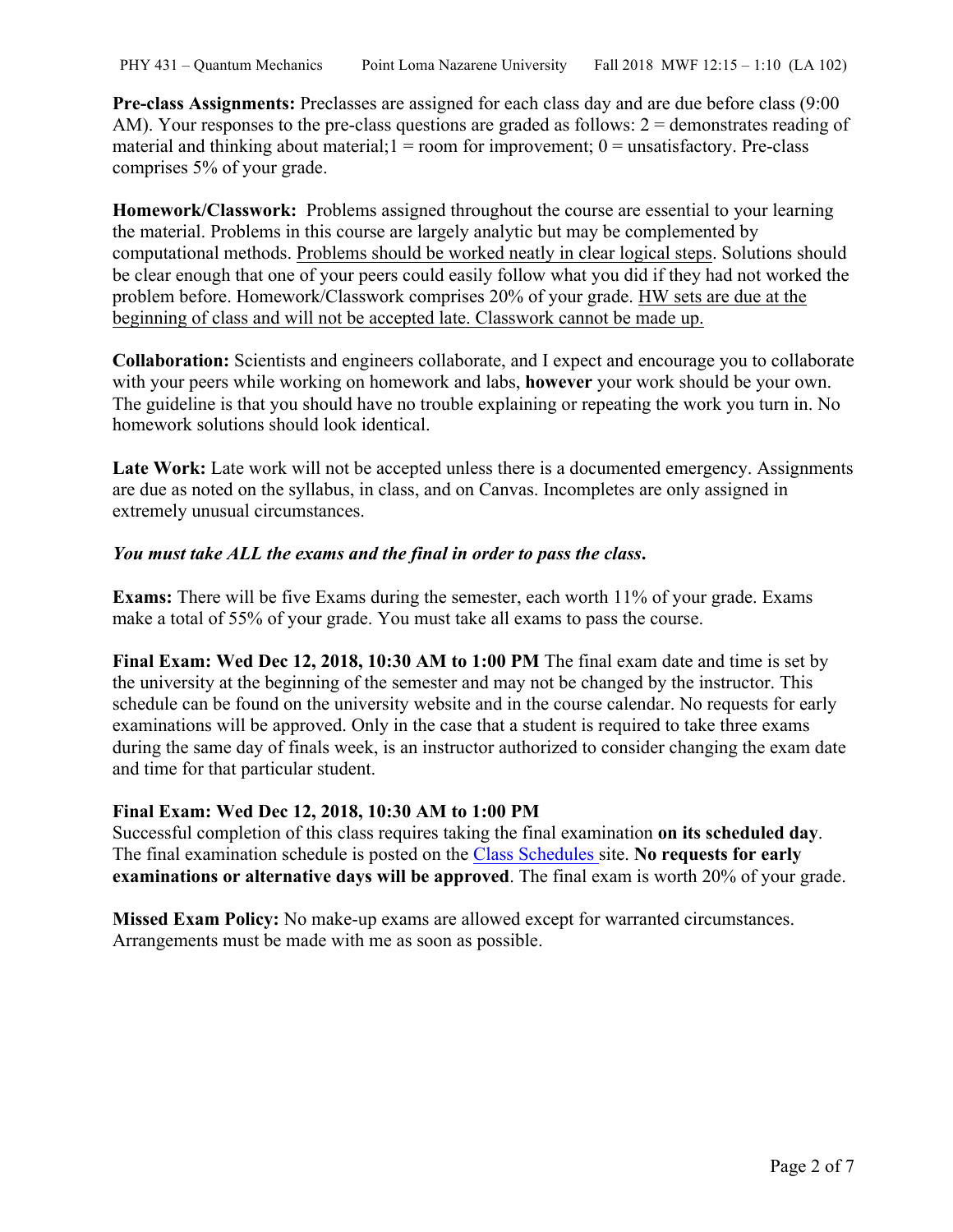| Component          | Weight                    |
|--------------------|---------------------------|
| Pre-Class          | $5\%$                     |
| Homework/Classwork | 20%                       |
| Exams $(5)$        | (equally weighted)<br>55% |
| Final Exam         | 20%                       |

**Final Course Grade:** The points you receive during the course are weighted accordingly:

The grade you earn in this course is based on the following scale:

| A        | A-        |          | B      | $B-$          |           | ◡         |           |           |           | D-        |
|----------|-----------|----------|--------|---------------|-----------|-----------|-----------|-----------|-----------|-----------|
| $S \geq$ | 91.5      | 89.5     | 86.5   | 81.5          | 79.5      | 76.5      | 71.5      | 69.5      | 66.5      | 61.5      |
| 91.5     | $>S \geq$ | $>S\geq$ | $>$ S≥ | $\geq S \geq$ | $>S \geq$ | $>S \geq$ | $>S \geq$ | $>S \geq$ | $>S \geq$ | $>S \geq$ |
|          | 89.5      | 86.5     | 81.5   | 79.5          | 76.5      | 71.5      | 69.5      | 66.5      | 61.5      | 59.5      |

## **Department Mission:**

The Physics and Engineering Department at PLNU provides strong programs of study in the fields of Physics and Engineering. Our students are well prepared for graduate studies and careers in scientific and engineering fields. We emphasize a collaborative learning environment, which allows students to thrive academically, build personal confidence, and develop interpersonal skills. We provide a Christian environment for students to learn values and judgment, and pursue integration of modern scientific knowledge and Christian faith.

# **PLNU Attendance and Participation Policy:**

Attendance is expected at each class session. In the event of an absence you are responsible for the material covered in class and the assignments given that day.

Regular and punctual attendance at all classes is considered essential to optimum academic achievement. If the student is absent from more than 10 percent of class meetings, the faculty member can file a written report, which may result in de-enrollment. If the absences exceed 20 percent, the student may be de-enrolled without notice until the university drop date or, after that date, receive the appropriate grade for their work and participation. See http://catalog.pointloma.edu/content.php?catoid=24&navoid=1581#Class\_Attendance in the Undergraduate Academic Catalog.

#### **Class Enrollment:**

It is the student's responsibility to maintain his/her class schedule. Should the need arise to drop this course (personal emergencies, poor performance, etc.), the student has the responsibility to follow through (provided the drop date meets the stated calendar deadline established by the university), not the instructor. Simply ceasing to attend this course or failing to follow through to arrange for a change of registration (drop/add) may easily result in a grade of F on the official transcript.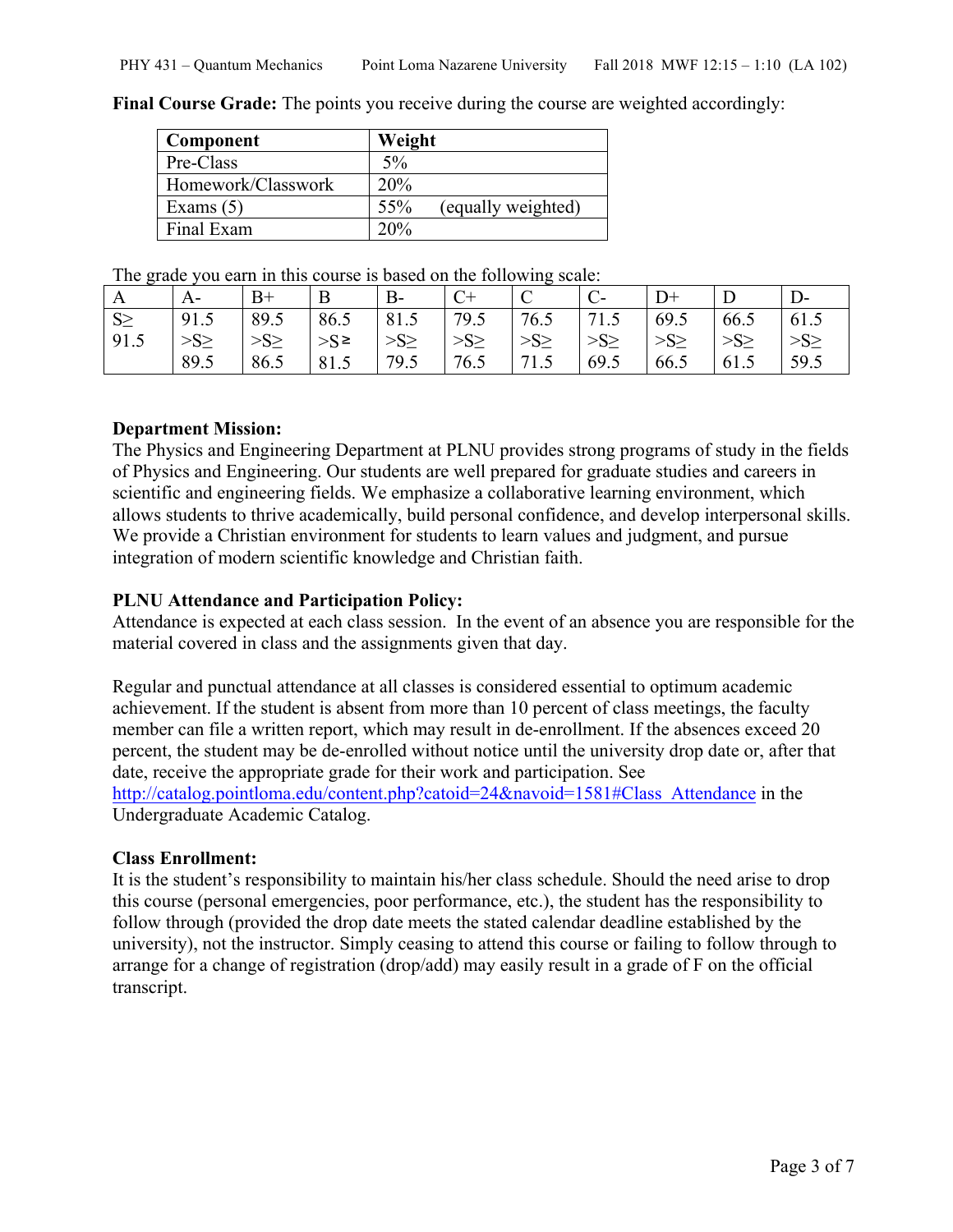## **Academic Accommodations:**

While all students are expected to meet the minimum standards for completion of this course as established by the instructor, students with disabilities may require academic adjustments, modifications or auxiliary aids/services. At Point Loma Nazarene University (PLNU), these students are requested to register with the Disability Resource Center (DRC), located in the Bond Academic Center. (DRC@pointloma.edu or 619-849-2486). The DRC's policies and procedures for assisting such students in the development of an appropriate academic adjustment plan (AP) allows PLNU to comply with Section 504 of the Rehabilitation Act and the Americans with Disabilities Act. Section 504 (a) prohibits discrimination against students with special needs and guarantees all qualified students equal access to and benefits of PLNU programs and activities. After the student files the required documentation, the DRC, in conjunction with the student, will develop an AP to meet that student's specific learning needs. The DRC will thereafter email the student's AP to all faculty who teach courses in which the student is enrolled each semester. The AP must be implemented in all such courses.

If students do not wish to avail themselves of some or all of the elements of their AP in a particular course, it is the responsibility of those students to notify their professor in that course. PLNU highly recommends that DRC students speak with their professors during the first two weeks of each semester about the applicability of their AP in that particular course and/or if they do not desire to take advantage of some or all of the elements of their AP in that course.

## **Credit Hour:**

In the interest of providing sufficient time to accomplish the stated course learning outcomes, this class meets the PLNU credit hour policy for any 4 unit class delivered over 15 weeks. Specific details about how the class meets the credit hour requirements can be provided upon request.

### **Copyright Protected Materials:**

Point Loma Nazarene University, as a non-profit educational institution, is entitled by law to use materials protected by the US Copyright Act for classroom education. Any use of those materials outside the class may violate the law.

### **PLNU Academic Honesty Policy:**

Students should demonstrate academic honesty by doing original work and by giving appropriate credit to the ideas of others. Academic dishonesty is the act of presenting information, ideas, and/or concepts as one's own when in reality they are the results of another person's creativity and effort. A faculty member who believes a situation involving academic dishonesty has been detected may assign a failing grade for that assignment or examination, or, depending on the seriousness of the offense, for the course. Faculty should follow and students may appeal using the procedure in the university Catalog. See

http://catalog.pointloma.edu/content.php?catoid=24&navoid=1581#Academic\_Honesty for definitions of kinds of academic dishonesty and for further policy information.

**FERPA Policy:** In compliance with federal law, neither PLNU student ID nor social security number should be used in publicly posted grades or returned sets of assignments without student written permission. This class will meet the federal requirements by distributing grades and papers individually. Also, in compliance with FERPA, you will be the only person given information about your progress in this class unless you have designated others to receive it in the "Information Release" section of the student portal. See Policy Statements in the undergrad academic catalog.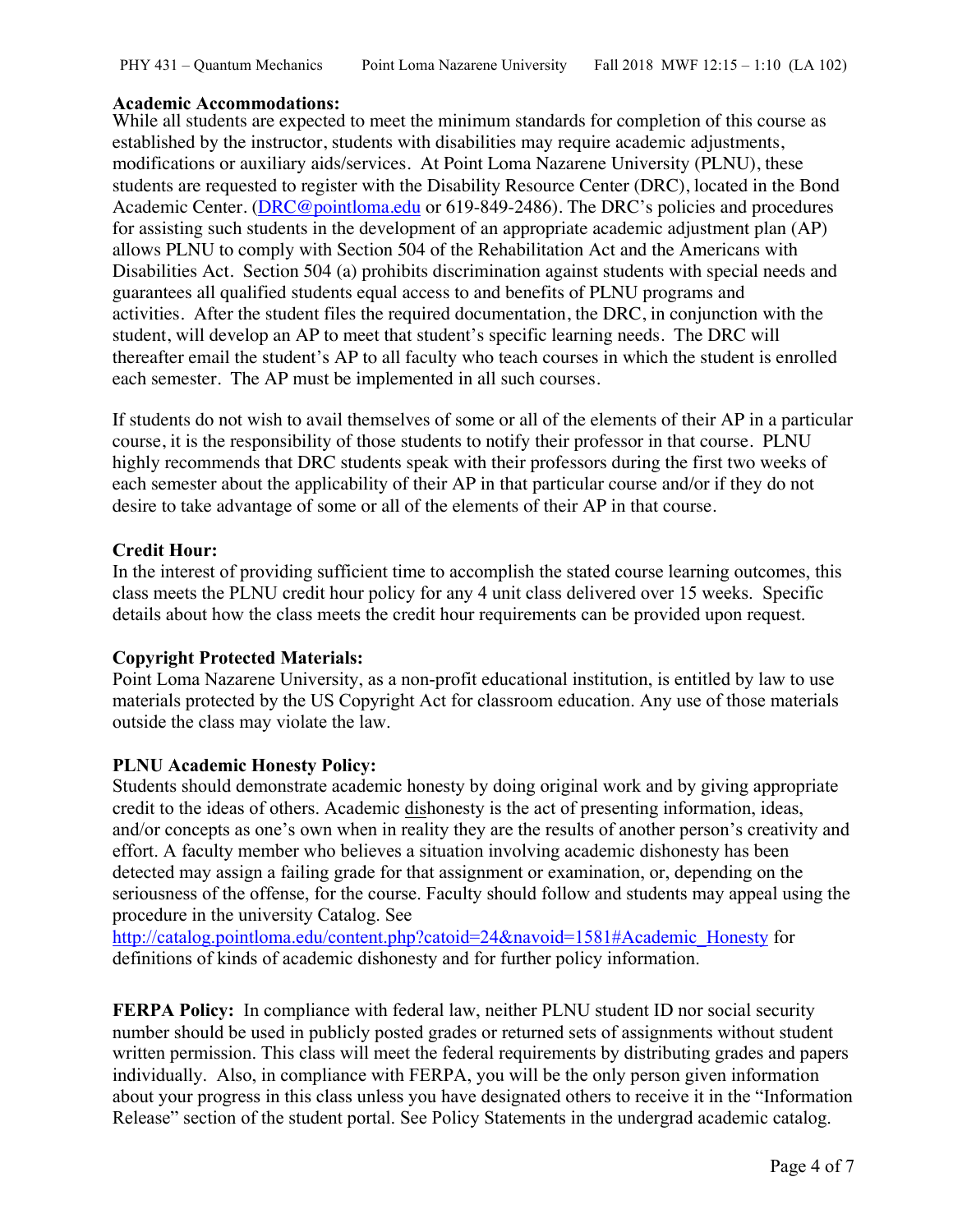# **TENTATIVE SCHEDULE – subject to updates**

|  |  |  | Time spent outside of class should be between 2 and 3 hours per credit hour per week |  |  |  |  |
|--|--|--|--------------------------------------------------------------------------------------|--|--|--|--|
|  |  |  |                                                                                      |  |  |  |  |

Pre-class assignments on Canvas are due by 9:00 AM, unless otherwise noted

| <b>Date</b>               | <b>Topics and Readings</b>                           | <b>Assignments</b>                                     |
|---------------------------|------------------------------------------------------|--------------------------------------------------------|
| $\frac{8}{28}$ /18        | Readings are due before class starts,                | Pre-classes are due by 9:00 AM the day of              |
| $T =$                     | the first day is an exception.                       | class. The first pre-class is an exception, It         |
| <b>Monday</b>             |                                                      | is due tomorrow by 9:00AM along with.                  |
| schedule                  | Read entire preface of Griffith.                     |                                                        |
|                           | Chapter 1.1-1.4                                      | pre-class 1 due by 8/29                                |
|                           |                                                      | HW 1 due 8/30 Problems 1.1, 1.2, 1.3, 1.5              |
|                           |                                                      | See Canvas for full HW assignments                     |
| 8/29/18                   | Chapter 1.5-1.6                                      | pre-class 2 due                                        |
| W                         |                                                      | HW 2 due 8/31 P: 1.7, 1.9, 1.10. 1.16, 1.17            |
| 8/31/18                   | Chatper 2.1-2.2                                      | pre-class 3 due                                        |
| F                         |                                                      | HW 2 due P: 1.7, 1.9, 1.10. 1.16, 1.17                 |
| 9/3/18                    | <b>LABOR DAY - NO CLASSES</b>                        |                                                        |
| M                         |                                                      |                                                        |
| 9/5/18                    | Exam 1 Chapter 1                                     | pre-class 4 due                                        |
| W                         |                                                      |                                                        |
| 9/7/18                    | Chapter 2.1-2.2                                      | pre-class 5 due                                        |
| F                         | Chapter 2.3.1                                        |                                                        |
| 9/10/18                   | Chapter 2.3.1                                        | pre-class 6 due                                        |
| M                         |                                                      | HW 3 due Problems 2.1, 2.2, 2.3, 2.4, 2.5,             |
|                           |                                                      | 2.7                                                    |
| 9/12/18                   | Chapter 2.3.2                                        | pre-class 7 due                                        |
| W                         |                                                      | HW 4 due Problems 2.10, 2.11, 2.12 See                 |
|                           |                                                      | Canvas for full assignment                             |
| 9/14/18                   | Chapter 2.4                                          | pre-class 8 due                                        |
| F                         |                                                      | HW 5 due Problems 2.17                                 |
| 9/17/18                   | Chapter 2.5                                          | pre-class 9 due                                        |
| M                         |                                                      | HW 6 due Problems 2.22 (graph part c)                  |
|                           |                                                      | extra credit 2.20                                      |
| 9/19/18                   | Chapter 2.6                                          | pre-class 10 due                                       |
| W<br>9/21/18              |                                                      | HW 7 due P: 2.23, 2.26. 2.27                           |
| $\boldsymbol{\mathrm{F}}$ | Chapter 6.1-6.2.1<br>(some Dirac notation used here) | pre-class 11 due<br>HW 8 due Problems 2.29, 2.34, 2.38 |
| 9/24/18                   | Chapter 6.2.1                                        | pre-class 12 due                                       |
| M                         |                                                      | $HW 9$ due Problems $6.1, 6.2, 6.4$                    |
| 9/26/18                   | Chapter 2 review / catch up                          | pre-class 13 due                                       |
| W                         |                                                      | HW 10 due Problem 6.7                                  |
|                           |                                                      |                                                        |
| 9/28/18                   | <b>EXAM 2 Chapter 2, 6.1, 6.2.1</b>                  | pre-class 14 due                                       |
| F                         |                                                      | Read ch 3                                              |
|                           |                                                      |                                                        |
| 10/1/18                   | Read the Appendix and                                | pre-class 15 due                                       |
| M                         | Chapter 3.1-3.2                                      | HW 11 due Problems A.8, A.9, A.11, A18                 |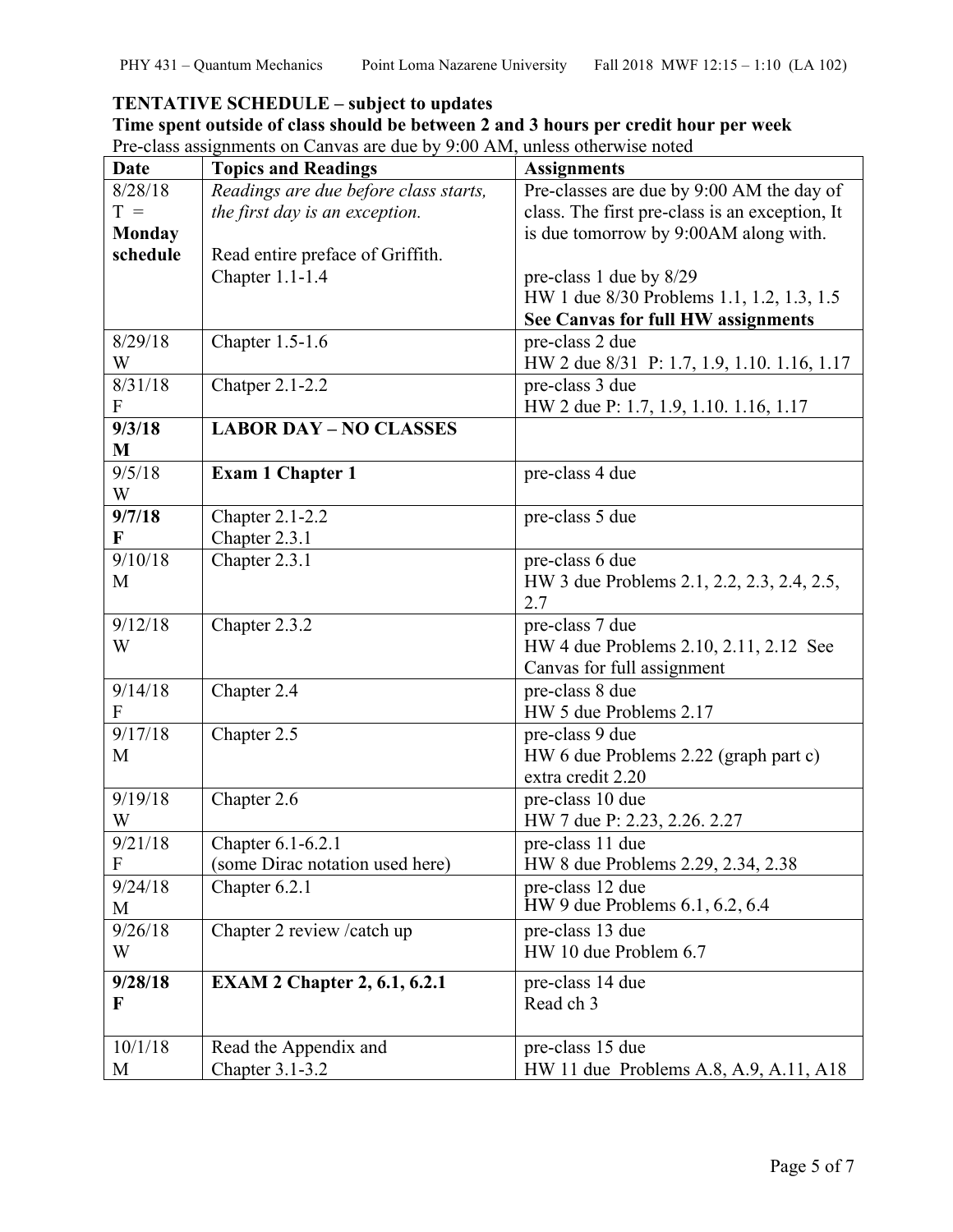| <b>Date</b>                           | <b>Topics and Readings</b>                   | <b>Assignments</b>                                                                                                                                                                                                              |
|---------------------------------------|----------------------------------------------|---------------------------------------------------------------------------------------------------------------------------------------------------------------------------------------------------------------------------------|
| 10/3/18                               | Chapter 3.3                                  | pre-class 16 due                                                                                                                                                                                                                |
| W                                     |                                              | HW 12 due Problems 3.2, 3.3                                                                                                                                                                                                     |
| 10/5/18<br>$\boldsymbol{\mathrm{F}}$  | Chapter $3.4 - 3.5$                          | Pre-class 17 due                                                                                                                                                                                                                |
| 10/8/18                               | Chapter 3.5                                  | pre-class 18 due                                                                                                                                                                                                                |
| M                                     |                                              | HW 13 due Problems 3.11, 3.12                                                                                                                                                                                                   |
| 10/10/18<br>W                         | Chapter 3.6                                  | pre-class 19 due<br>HW 14 due Problems 3.13, 3.14, 3.17                                                                                                                                                                         |
| 10/12/18<br>F                         | Chapter 6.2.2, Review Chapter 3/<br>catch up | pre-class 20 due                                                                                                                                                                                                                |
| 10/15/18<br>M                         | <b>EXAM 3 Chapter 3</b>                      | pre-class 21 due<br>HW 15 due Problems 3.30, 3.31, 3.36,<br>3.37, 6.9<br>note: not a hw problem, but 3.38 is great<br>practice for the test                                                                                     |
| 10/17/18<br>W                         | Chapter 4.1                                  | pre-class 22 due                                                                                                                                                                                                                |
| 10/19/18<br>$\boldsymbol{\mathrm{F}}$ | NO CLASSES Fall Break Day                    |                                                                                                                                                                                                                                 |
| 10/22/18                              | Chapter $4.1 - 4.2$                          | pre-class 23 due                                                                                                                                                                                                                |
| M                                     |                                              | HW 16 due Problems 4.1, 4.2, 4.3, 4.5                                                                                                                                                                                           |
| 10/24/18<br>W                         | Chapter 4.2                                  | pre-class 24 due                                                                                                                                                                                                                |
| 10/26/18<br>${\bf F}$                 | Chapter $4.2 - 4.3$                          | pre-class 25 due<br>HW 17 P:4.10, 4.11, 4.12, 4.13                                                                                                                                                                              |
| 10/29/18<br>M                         | Chapter 4.3                                  | pre-class 26 due<br>HW 18 due P: 4.16                                                                                                                                                                                           |
| 10/31/18<br>W                         | Chapter 4.3-4.4                              | pre-class 27 due                                                                                                                                                                                                                |
| 11/2/18<br>$\boldsymbol{F}$           | Chapter 4.4                                  | pre-class 28 due<br>HW 19 due 4.18, 4.19, 4.21, 4.22                                                                                                                                                                            |
| 11/5/18<br>M                          | Chapter 4.4                                  | pre-class 29 due                                                                                                                                                                                                                |
| 11/7/18                               | Chapter 6.3-6.5, Chapter 4 review/           | pre-class 30 due                                                                                                                                                                                                                |
| W                                     | catch up                                     | HW 20 due Problems 4.28, 4.29                                                                                                                                                                                                   |
| 11/9/18<br>F                          | Exam 4 Chapter 4, chapter 6.3-6.5            | pre-class 31 due<br>HW 21 due Problems 4.34, 4.38, 4.44,<br>6.12 (ALSO read other single starred<br>problems in 6.3-6.5, and take a look at<br>6.31 and 6.40 too. Tell me what they are<br>asking – you don't have to do them.) |
| 11/12/18<br>M                         | Chapter 5.1                                  | pre-class 32 due                                                                                                                                                                                                                |
| 11/14/18<br>W                         | Chapter 5.1                                  | pre-class 33 due                                                                                                                                                                                                                |
|                                       |                                              | HW 22 due Problem 5.4                                                                                                                                                                                                           |